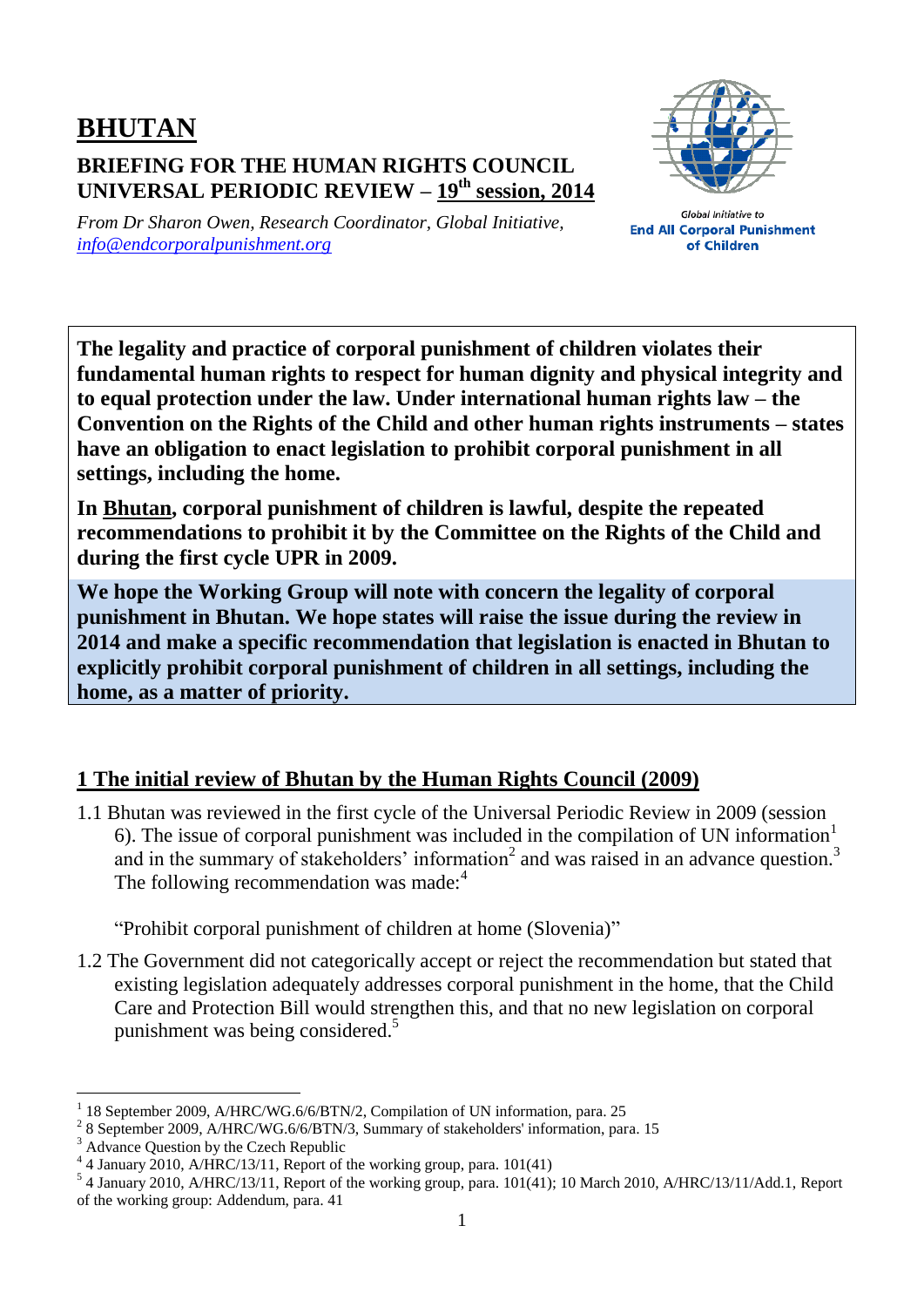1.3 The obligation to reform the law to prohibit corporal punishment, including in the home, is one frequently ignored or evaded by governments. The near universal acceptance of a degree of violent punishment in childhood and deeply held views that parents and other adults have a "right" to physically punish children can challenge efforts to achieve prohibition. This situation also means that corporal punishment – at least to some degree – is typically not readily perceived as a violent act in the same way as, for example, sexual and other socially unacceptable forms of violence. It is not uncommon for states to assert that existing legislation adequately protects children from corporal punishment when, in fact, the law explicitly or implicitly condones a degree of violent punishment in childrearing. **It is for these reasons that we respectfully urge members of the Working Group to specifically recommend prohibition of corporal punishment in the review of Bhutan.**

## **2 Legality of corporal punishment in Bhutan**

- 2.1 *Home (lawful):* Corporal punishment is lawful in the home. Articles 109 to 112 of the Penal Code 2004 provide for the "use of force for care, discipline, or safety of another". Article 109 states: "A defendant shall have the defence of justification, if the defendant uses force on an incompetent or incapable person and the defendant is the parent or guardian or other person responsible for the general care and supervision of such person and the force: (a) is used with the purpose of safeguarding or promoting the welfare of the incompetent or incapable person, including the prevention of serious misconduct; (b) used is not designed to cause or known to create a substantial risk of causing death or serious bodily injury; and (c) used is no greater than that which is necessary."
- 2.2 At a meeting of the South Asia Forum in July 2006, following on from the regional consultation in 2005 of the UN Secretary General's Study on Violence against Children, the Government made a commitment to prohibition in all settings, including the home. The Child Care and Protection Act 2011 provides for a number of offences against children, including assault (article 212), cruelty (article 213), "harsh or degrading correction or punishment" (article 214) and battery (article 215). Article 214 prohibits "harsh or degrading correction or punishment" in the home, schools and other institutions but it does not prohibit all corporal punishment, however light; it states that "any corrective measures shall be culturally appropriate and in accordance with rules framed for the discipline of children".
- 2.3 *Schools (lawful):* Corporal punishment is lawful in schools under article 109 of the Penal Code 2004 (see para. 2.1), though corporal punishment which reaches a certain degree of severity is unlawful under the prohibition of "harsh or degrading correction or punishment" in article 214 of the Child Care and Protection Act 2011.
- 2.4 *Penal system – sentence for crime (unlawful):* There is no provision for judicial corporal punishment in criminal law.
- 2.5 *Penal system – disciplinary measure in penal institutions (?unlawful):* Corporal punishment appears to be unlawful under the Child Care and Protection Act 2011, but it is not explicitly prohibited. Article 111 of the Penal Code 2004 provides a justification for the use of force by "an authorized official of a prison or other correctional institution" in certain circumstances – if "the defendant believes that the force used is necessary to enforce the lawful rules or procedures of the institution", "the nature and degree of the